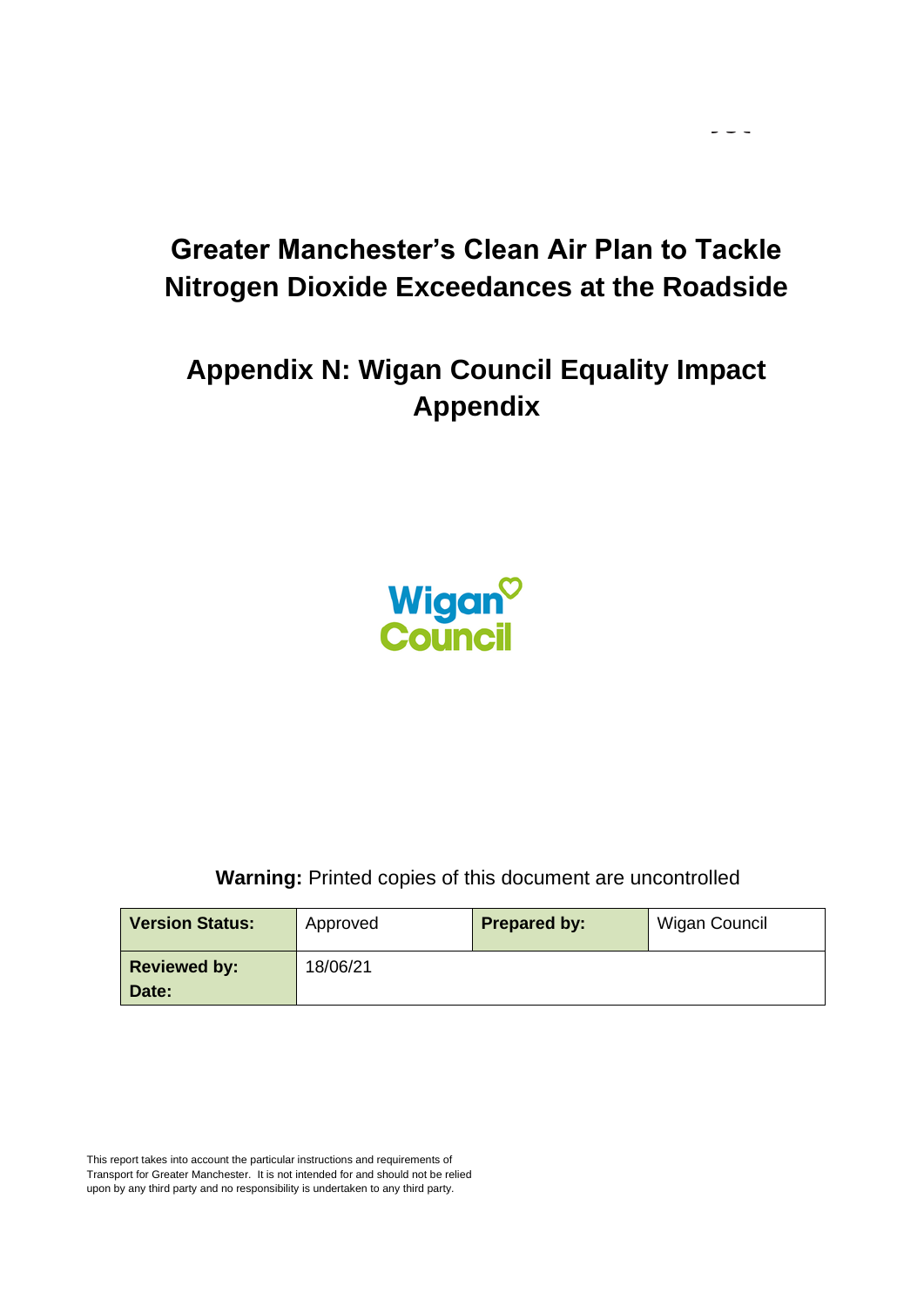## **Contents**

 $\,$   $\,$ 

|   |                             |                                      | Page |
|---|-----------------------------|--------------------------------------|------|
| 1 | <b>Local Authority EqIA</b> | 1                                    |      |
|   | 1.1                         | Introduction                         |      |
|   | 1.2                         | Wigan's approach to Equality Impact  |      |
| 2 | Wigan EqIA                  | 3                                    |      |
|   | 2.1                         | Baseline data review                 | 3    |
|   | 2.2                         | Equality impacts review              | 6    |
|   | 2.3                         | 'Hot-spots' in your Local Authority  | 9    |
|   | 2.4                         | Actions to be taken by Wigan Council | 10   |
|   |                             |                                      |      |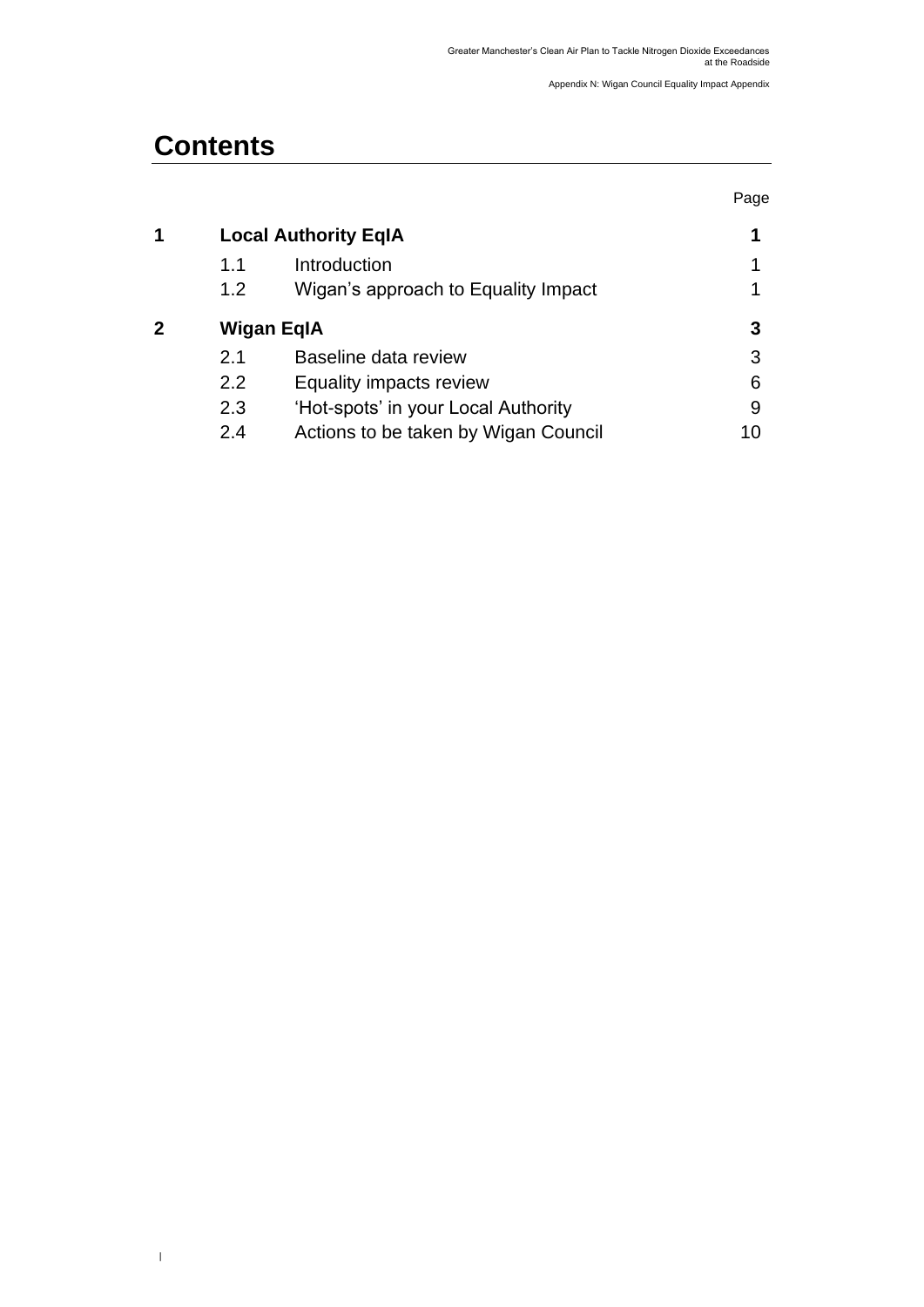# <span id="page-2-0"></span>**1 Local Authority EqIA**

### <span id="page-2-1"></span>**1.1 Introduction**

<span id="page-2-2"></span>An Equality Impact Assessment (EqIA) has been developed at a Greater Manchester (GM) scale for the GM Clean Air Plan (GM CAP) in line with the public sector equality duty in section 149 of the Equality Act 2010.

The GM wide assessment builds on EqIAs that were published at the Outline Business Case stage in 2019 and the EqIA developed to support the consultation in late 2020. It considers the impacts on protected characteristics related to the implementation of CAZ C charging zone in GM and how implementation of the proposed package of mitigation measures addresses any identified equality impacts. This EqIA is an update following changes to the GM CAP policy made in consideration of feedback received during the consultation.

The EqIA is supported by an Equality Impact Evidence Report, appended to the EqIA<sup>1</sup>.

## **1.1 Local Authority Assessment**

This appendix to the GM EqIA includes an assessment of equality carried out by Wigan Council. The reasons for individual LA assessments include:

- To fulfil legal requirements placed on LAs to meet their duty under the Equality Act;
- To ensure that each of the LAs has considered and understood the full GM EqIA report and the context for the LA itself;
- To identify any LA baseline profile nuances or differences to that presented in the GM EqIA (Appendix A in the Equality Impact Evidence report).
- To review the assessment outcomes of the GM EqIA and identify whether impacts would be more or less significant within the LA areas;
- To highlight any geographical 'hot spots' with LA areas;
- To identify any actions LAs could take to mitigate and monitor equality impacts identified (specific to the LA area rather than applicable across GM as a whole).

## **1.2 Wigan's approach to Equality Impact**

As a Council, we have identified the importance of ensuring everyone has the same opportunities and people feel like they belong and are included in the borough. A key element within The Deal 2030 priorities is to create 'fair and

<sup>1</sup> [https://cleanairgm.com/technical-documents/](https://secure-web.cisco.com/11eiBCgElauzNx9ZLncgJx3iOubmp4VtcvvkdlhxY65RKvTbIb59-L2ncr8SElltrd2x-6LbEl4KMsTTxIe3wkMOtRdF_mwDnnUw_pzGQZOwSRIhPJyQIZ8Yp6BpEAcNSn8Ts-zUMkCwwKuuZ6JqlhO90pJazjetwe6gKhLVIM_BswP0PQmXUeuqGyGpWdmieI8qM86OywsW2Ih1TXBkADjvPWBAW0J67oLJLyOi-5a-P-uw5qxFWy4jV1Rgj27aX74mWEA8RmcCJF_QiJniWV9Y7vnNRmfIdielNKILyTnV3ChPut5AXlpom2ThMoaDynN4YcMw9M5bXrEI6WdmDFg/https%3A%2F%2Furl4.mailanyone.net%2Fv1%2F%3Fm%3D1lqaQa-0007kg-3t%26i%3D57e1b682%26c%3Dwx7pouswT3bJs4LPeETsz86q7Q_0OC56XXhe7DlJDibGRSGR8fdmSomeuSdI7C2Fa0eQbaAqoLXhP95flvC3e_rUhnBjBiD8llf9LaF4ZtCjfFRgnR8YVM3huSJaCGnICk94fttlvHc5puWw5cDJWXKncROEJUpzHqnxCBOtlS83l3-sjgML-pIcbUhAQZELxzuJu6c3812_3lnwQAbyYwgocO5Fara8d5TyMQqiWW6tNZcZXXghiSlVoISAGQRmsZ-TU8nVqIdM3Z7LyV0OBSLL4yenFqLa1SDyZM36c6L9Rv_9RwvC_zO8-ja9EEmp3RuaxQ4iKqu8pID_qRBxLRB9hKR0Yp8TjK3AxZQfI6W6JX6ff_FKZIssUgNuX4h8fgWjXtS31MSzgcKKD5htCOS8RNiJG7hqFaezCADs1zqfd5YI5KwtXyQV8Xcw9c04dqUU3rtH6b_zGkplrYZzi_tw5Uh0gVH_yDQ0aze-YmaYOmPe-7DcIOn3tcJzyPAzyNqQZKCfP-i1oh349NtnaY_1gjK4qs0hRBa9R9D0kEGpaGRFokA16JTCjrnHuvRgs7DcM7Fi3nDdrs6xiFxYb34O5EIVstmWMeA67C4pmsqoQ4hX3-rUnQd3vI35GAzQJzJxEsp-QxLb4UU4coOA_r80VNAaur_GF4G4X8lvmN0gEZ3Wu5QzUhFNsj4TCOgSucH17LnJrJVLTZfksCAbTQ)

HTTPS://TFGMSERVERTEAMOUTLOOK-MY.SHAREPOINT.COM/PERSONAL/HAYLEY\_BROWN\_TFGM\_COM/DOCUMENTS/DOCUMENTS/PROJECTS/DOCUMENTS FOR<br>SHAREPOINT/REPORT GO LIVE/WATERMARK CHANGED DOCS FOR EH/APPENDIX 2 - GM CAP EQIA FOLLOWING CONSULTAT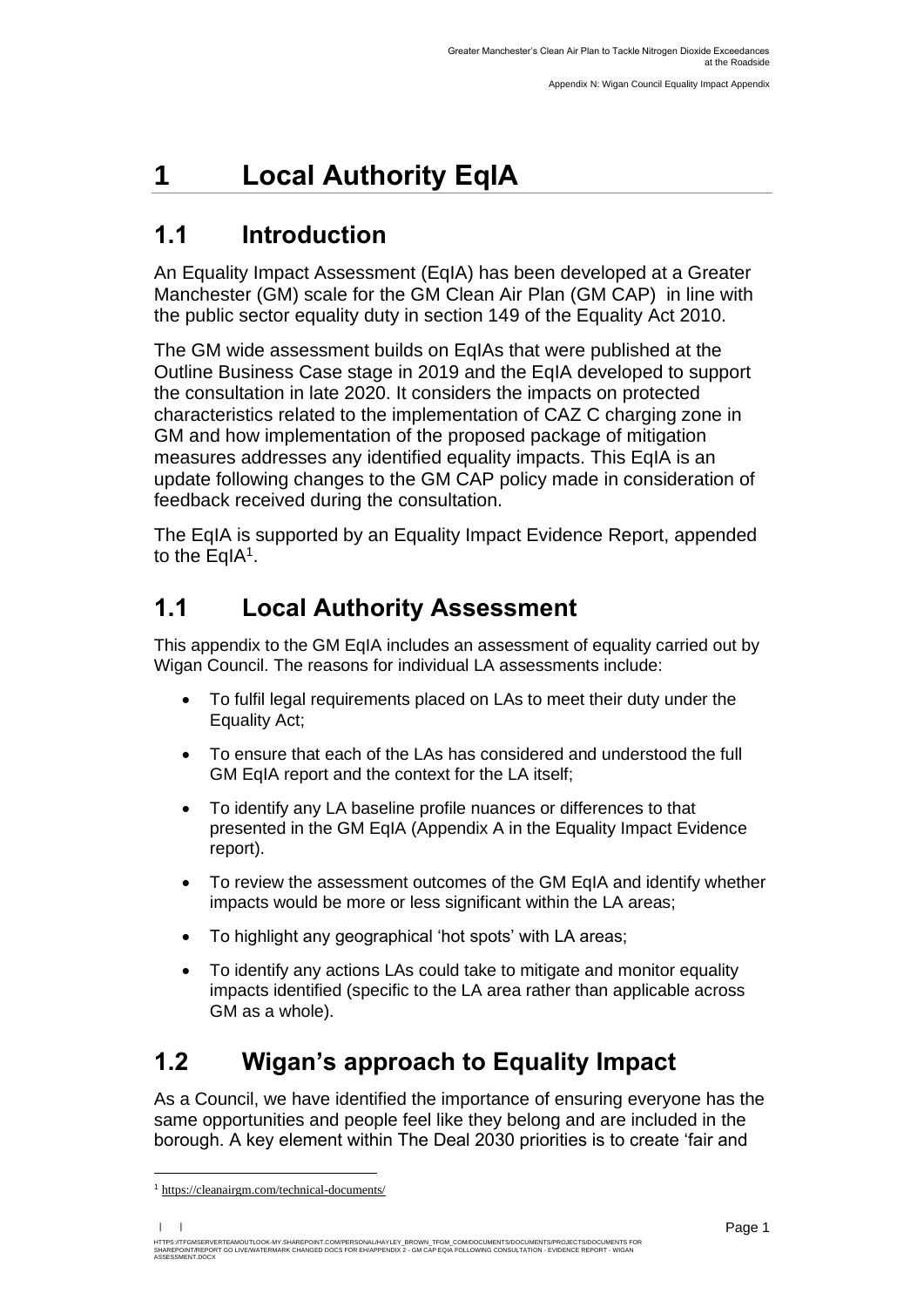inclusive' arrangements where all our residents can flourish and reach their potential, regardless of age, sex, sexual orientation, gender reassignment, race, disability, or social standing.

A strong focus on equality and diversity is more important than ever as we, nationally and locally, look to respond to the impact of the COVID19 pandemic. The pandemic has highlighted and exasperated inequalities and its legacy will be felt for years to come. As a Council, we were quick to react to COVID19 and implement support for our residents who needed assistance. This has reminded us that our priority around a 'fair and inclusive' borough is the right one to pursue, only now we need to go faster and pursue this aim more strongly than ever.

We have been working to review how we approach Equality, Diversity, and Inclusion (EDI), looking at our approach and how we embed equality across everything we do (policy, decision taking and service planning).

The public sector equality duty protects people from discrimination on the basis of certain characteristics which are known as the nine protected characteristics. Wigan has also chosen to adopt three additional characteristics:

- carers,
- armed forces personnel and
- socioeconomic disadvantaged.

Our EDI Steering group is a coalition of public, community and voluntary groups and organisations from a wide range of communities of experience across Wigan. Established to tackle inequalities and ensure a fair and inclusive borough, through collaboration. The group serves to:

- Connect communities to policy makers, and vice versa.
- To assist with strategic equality and diversity work within Wigan.
- Establishes a pan-equalities (i.e., cross-cutting) approach.
- Tackle the root-causes of inequalities.

Our most recent Public Sector Equality Duty annual report and our current equality vision and aims can be found [here.](https://www.wigan.gov.uk/Council/Strategies-Plans-and-Policies/Equality-and-Diversity/Our-vision-and-objectives.aspx)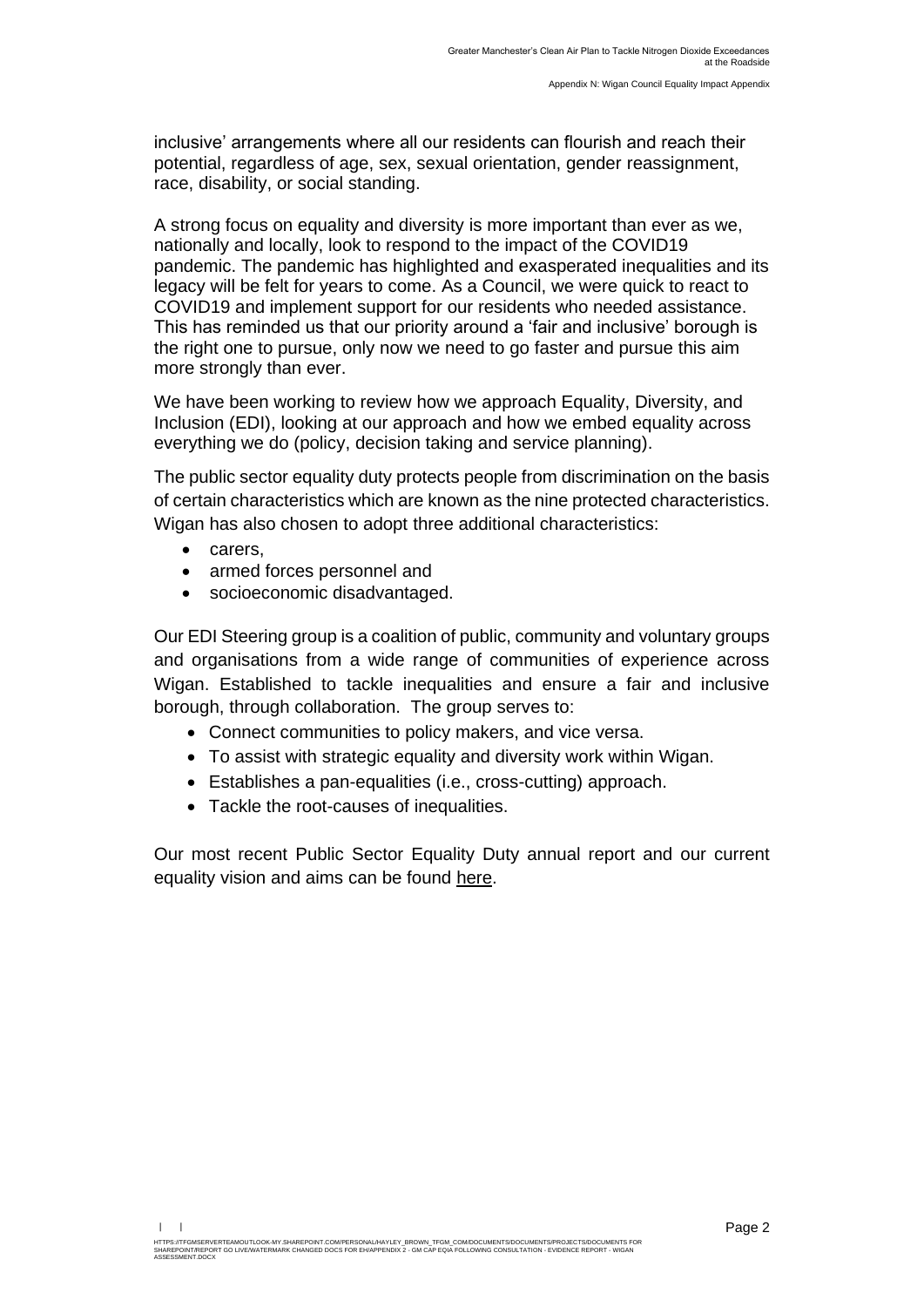## <span id="page-4-0"></span>**2 Wigan EqIA**

### <span id="page-4-1"></span>**2.1 Baseline data review**

#### **2.1.1 Introduction**

Baseline data for Wigan Borough was taken from Appendix 2 - Wigan Borough Profile from the [Public Sector Equality Duty report 2020,](https://www.wigan.gov.uk/Docs/PDF/Council/Strategies-Plans-and-Policies/Equality-and-diversity/Equality-Duty-Annual-Report.pdf) this data was drawn from a wide range of sources.

The Joint Intelligence Unit collated the data for Lower Super Output Areas (LSOA) to identify outlier areas gain insight and the documents were circulated the EIA to the EDI Steering Group for perception and comment.

| <b>GM CAP EqIA In-</b><br><b>Scope Protected</b><br><b>Characteristic</b> | Overview for the local authority;<br>including updated data and / or<br>significant variation compared to the<br><b>GM</b> picture.                                                                                                                                                                                               | 'Outliers' within the Local Authority<br>(LSOAs or communities with a particularly<br>high proportion of a protected<br>characteristic to highlight any<br>distributional impacts)                                                                                                                                                           |
|---------------------------------------------------------------------------|-----------------------------------------------------------------------------------------------------------------------------------------------------------------------------------------------------------------------------------------------------------------------------------------------------------------------------------|----------------------------------------------------------------------------------------------------------------------------------------------------------------------------------------------------------------------------------------------------------------------------------------------------------------------------------------------|
| Age                                                                       | 40.7% of Wigan population is aged 30-<br>59 with the highest proportion of these<br>(14.7%) aged between 50-59.<br>In comparison in GM 39.5% are aged<br>30-59 with 12.8% aged between 50-59<br>(based on 2019 data).<br>19.9% of the population is within the 0-<br>16 age range with 19.1% within the 65<br>and over age range. | Across Wigan's LSOAs the percentage<br>population that are 0-16 ranges from 12.2%<br>to 33.0%. The outliers for 0-16 are:<br>E01006336<br>E01006361<br>E01006357<br>E01006240<br>For the over 65 the range is 8.0% to 36.0%.<br>The outliers are:<br>E01006318<br>E01006286<br>E01006266<br>E01006339<br>E01006300<br>E01006363<br>E01006229 |
| <b>Disability</b>                                                         | According to the 2011 census 9.8% of<br>the GM population are limited by<br>disability. This was 11% in Wigan<br>according to the 2011 census (Table<br>QS303EW). 10,910 persons living in<br>Wigan claim disability allowance, this<br>equates to 3.36% of the population.<br>Over half of claimants (58.3%) are over<br>65.     | The % of population where day-to-day<br>activities are limited a lot ranges between<br>3.8% and 23.8% within the borough's LSOAs.<br>The main outliers are:<br>E01006386<br>E01006267                                                                                                                                                        |

#### **2.1.2 Baseline data updates**

<sup>| |</sup> 

HTTPS://TFGMSERVERTEAMOUTLOOK-MY.SHAREPOINT.COM/PERSONAL/HAYLEY\_BROWN\_TFGM\_COM/DOCUMENTS/DOCUMENTS/PROJECTS/DOCUMENTS FOR<br>SHAREPOINT/REPORT GO LIVE/WATERMARK CHANGED DOCS FOR EH/APPENDIX 2 - GM CAP EQIA FOLLOWING CONSULTAT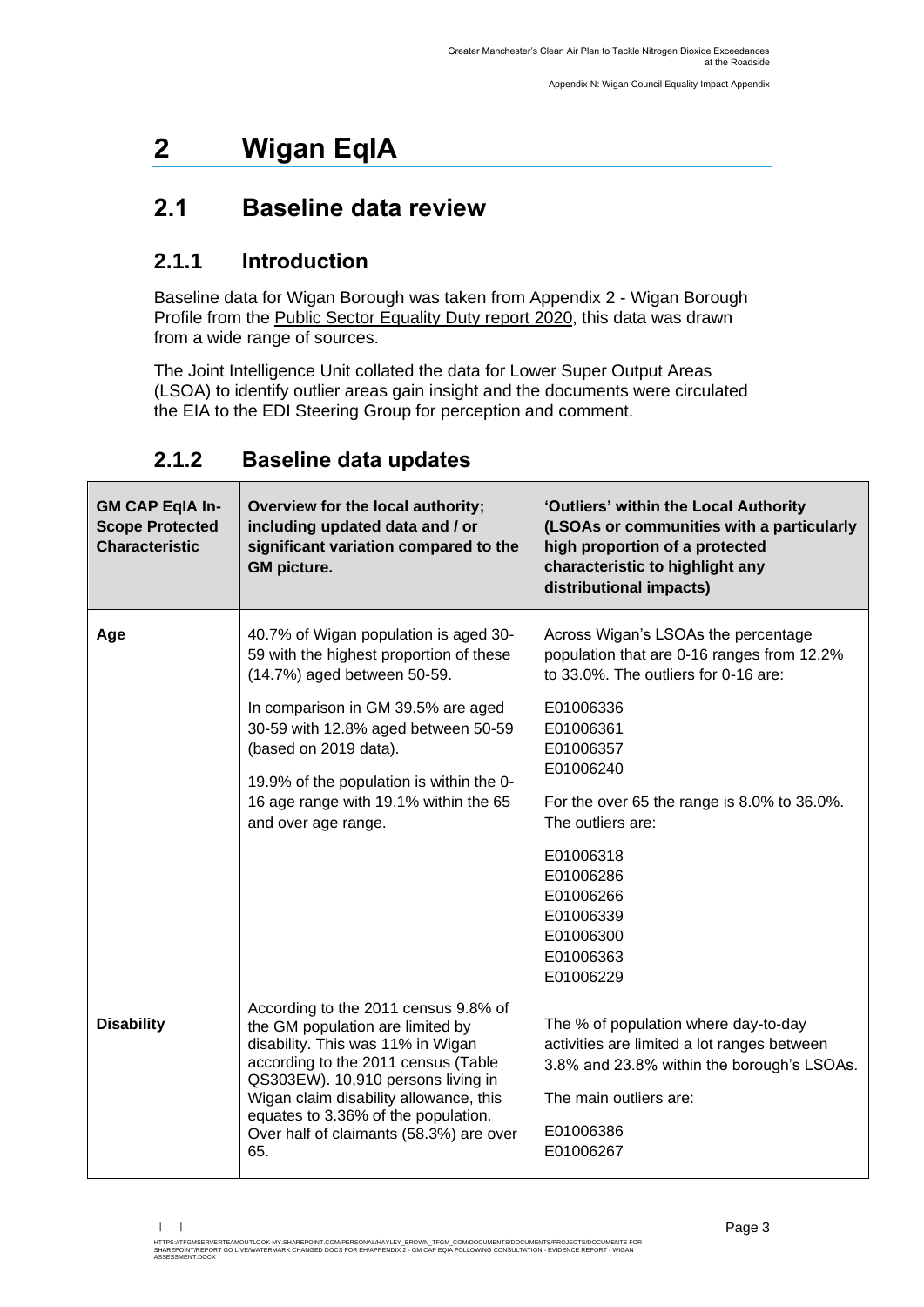| <b>GM CAP EqIA In-</b><br><b>Scope Protected</b><br><b>Characteristic</b> | Overview for the local authority;<br>including updated data and / or<br>significant variation compared to the<br><b>GM picture.</b>                                                                                                                                                                                                                                                                                                                                                                                                                                                                 | 'Outliers' within the Local Authority<br>(LSOAs or communities with a particularly<br>high proportion of a protected<br>characteristic to highlight any<br>distributional impacts) |
|---------------------------------------------------------------------------|-----------------------------------------------------------------------------------------------------------------------------------------------------------------------------------------------------------------------------------------------------------------------------------------------------------------------------------------------------------------------------------------------------------------------------------------------------------------------------------------------------------------------------------------------------------------------------------------------------|------------------------------------------------------------------------------------------------------------------------------------------------------------------------------------|
|                                                                           | Disability Living Allowance is a legacy<br>benefit and has been replaced by<br>Personal Independence Payment (PIP).<br>In Wigan there were 26,673 claimants<br>as of January 2021.<br>Statistics of the number of valid Blue<br>Badges held by individuals within GM<br>identifies Wigan as having the highest<br>proportion (6.1%).                                                                                                                                                                                                                                                                | E01006215<br>E01006239<br>PIP outliers<br>E01006386<br>E01006343<br>E01006272<br>E01006248<br>E01006253                                                                            |
| <b>Pregnancy and</b><br><b>Maternity</b>                                  | 59.2 births per 1000 females aged 15-44<br>in Wigan. Across GM in 2018 it is<br>estimated that 2.46% of the female<br>population had a live birth. The figure in<br>Wigan is 2.09%.                                                                                                                                                                                                                                                                                                                                                                                                                 | <b>Birth outliers</b><br>E01006218<br>E01006217<br>E01006352                                                                                                                       |
| Race                                                                      | 97.6% of population in Wigan is white<br>British. In the wider GM, Wigan is the<br>least diverse in terms of race.                                                                                                                                                                                                                                                                                                                                                                                                                                                                                  | The ethnicity % of residents that are white<br>ranges from 87.9% to 99.7% across the<br>LSOA's.<br>The outliers are:<br>E01006370<br>E01006333<br>E01006328                        |
| <b>Religion</b>                                                           | The 2011 Census showed that the vast<br>majority of residents in Wigan (77.8%)<br>consider themselves to be Christian. Of<br>the remaining Wigan population 15.3%<br>stated they had no religion and 5.5%<br>didn't provide a reply. The remaining<br>1.4% was from other religions.<br>Of the 4,369 residents that stated they<br>were from non-Christian religions, just<br>less than half (49.5% - 2,162) were<br>Muslim. The 2011 census data shows<br>that residents self-reporting their religion<br>as Buddhist or Hindu each equate for<br>about a sixth of the non-Christian<br>religions. |                                                                                                                                                                                    |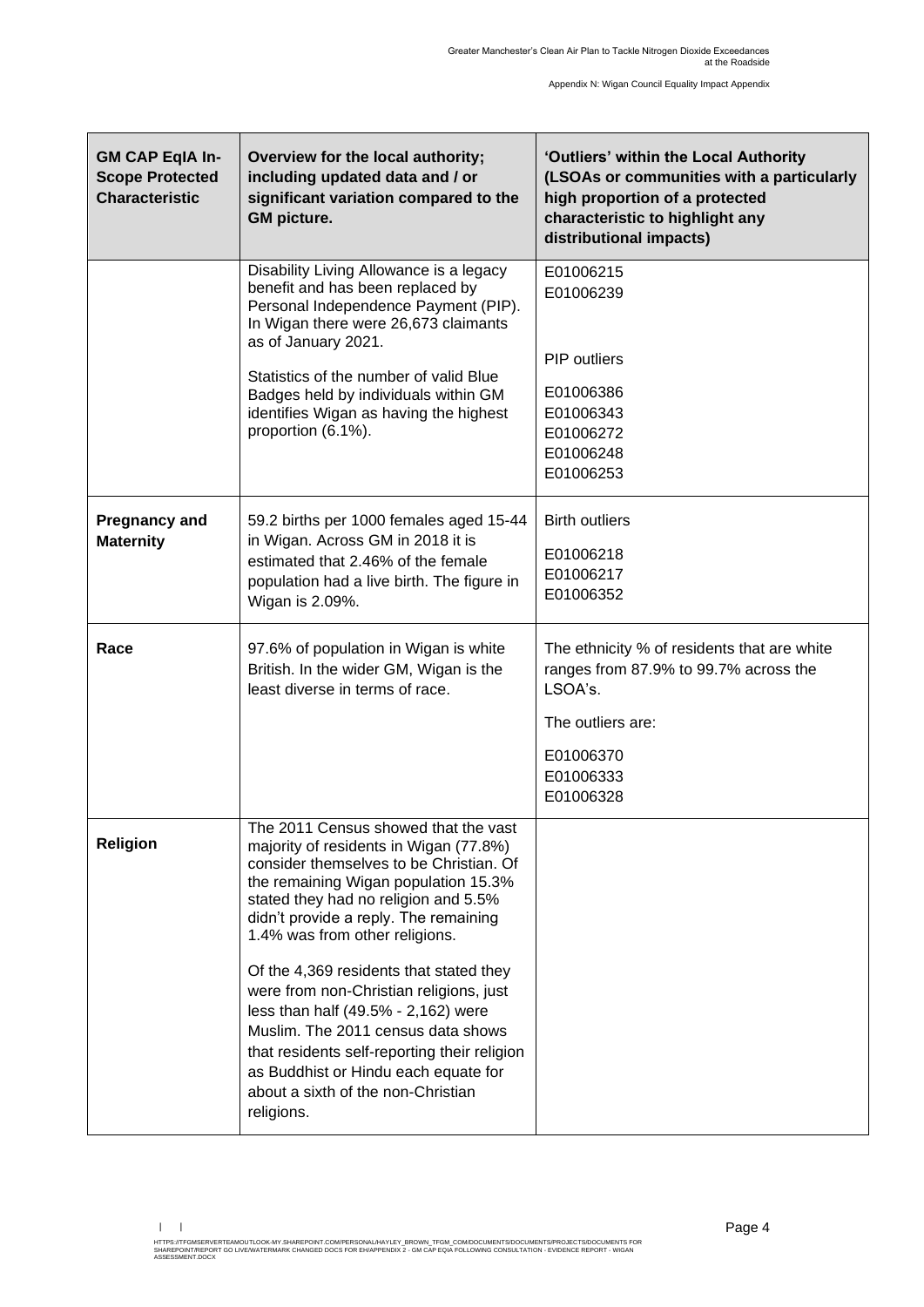| <b>GM CAP EqIA In-</b><br><b>Scope Protected</b><br><b>Characteristic</b> | Overview for the local authority;<br>including updated data and / or<br>significant variation compared to the<br><b>GM</b> picture.                                                                                                                                                                                                                                                                                                    | 'Outliers' within the Local Authority<br>(LSOAs or communities with a particularly<br>high proportion of a protected<br>characteristic to highlight any<br>distributional impacts)               |
|---------------------------------------------------------------------------|----------------------------------------------------------------------------------------------------------------------------------------------------------------------------------------------------------------------------------------------------------------------------------------------------------------------------------------------------------------------------------------------------------------------------------------|--------------------------------------------------------------------------------------------------------------------------------------------------------------------------------------------------|
| <b>Sex</b>                                                                | Wigan borough has a split of 50.1%<br>female to 49.9% male, the population of<br>GM is split more or less evenly with<br>slightly more females in most districts.                                                                                                                                                                                                                                                                      | The % of female/male ranges from<br>55.2%/44.8% to 44.4%/55.6% within 199 of<br>the borough's 200 LSOA's<br>There is one main outlier which has a split of<br>33.5%/66.5% which is:<br>E01006329 |
| <b>Transgender</b>                                                        | According to numbers contained within<br>Wrightington, Wigan and Leigh<br>Teaching Hospitals Inclusion and<br>Diversity Annual monitoring report April<br>2019 to March 2020, there are an<br>estimated 2500 Trans residents within<br>Wigan, this sits within the 0.4-0.8%<br>range identified for the UK within the<br>2009 report prepared by the Gender<br>Identity Research and Education society<br>(GIRES) for the Home Office. | No available data                                                                                                                                                                                |
| <b>Marriage and Civil</b><br>partnership                                  | In the 2011 census, 47.4% of Wigan<br>residents are married. 0.2% (482) Wigan<br>residents are in a registered same-sex<br>civil partnership                                                                                                                                                                                                                                                                                           | No available data                                                                                                                                                                                |

In addition, Wigan also consider the following specific characteristics, outside of the nine specified within the Equality Act:

| <b>Protected</b><br><b>Characteristic</b> | Overview for the local authority;<br>including updated data and / or<br>significant variation compared to the<br><b>GM</b> picture. | 'Outliers' within the Local Authority<br>(LSOAs or communities with a particularly<br>high proportion of a protected<br>characteristic to highlight any<br>distributional impacts)   |
|-------------------------------------------|-------------------------------------------------------------------------------------------------------------------------------------|--------------------------------------------------------------------------------------------------------------------------------------------------------------------------------------|
| Carers                                    | The 2011 census estimates that there<br>are 36,481 people providing unpaid care<br>in Wigan. 56.7% of carers are female.            | The number of carers in each LSOA range<br>from 114 to 277 with the % of population<br>between 7.1% and 16.2%. The outliers are:<br>E01006236<br>E01006301<br>E01006278<br>E01006286 |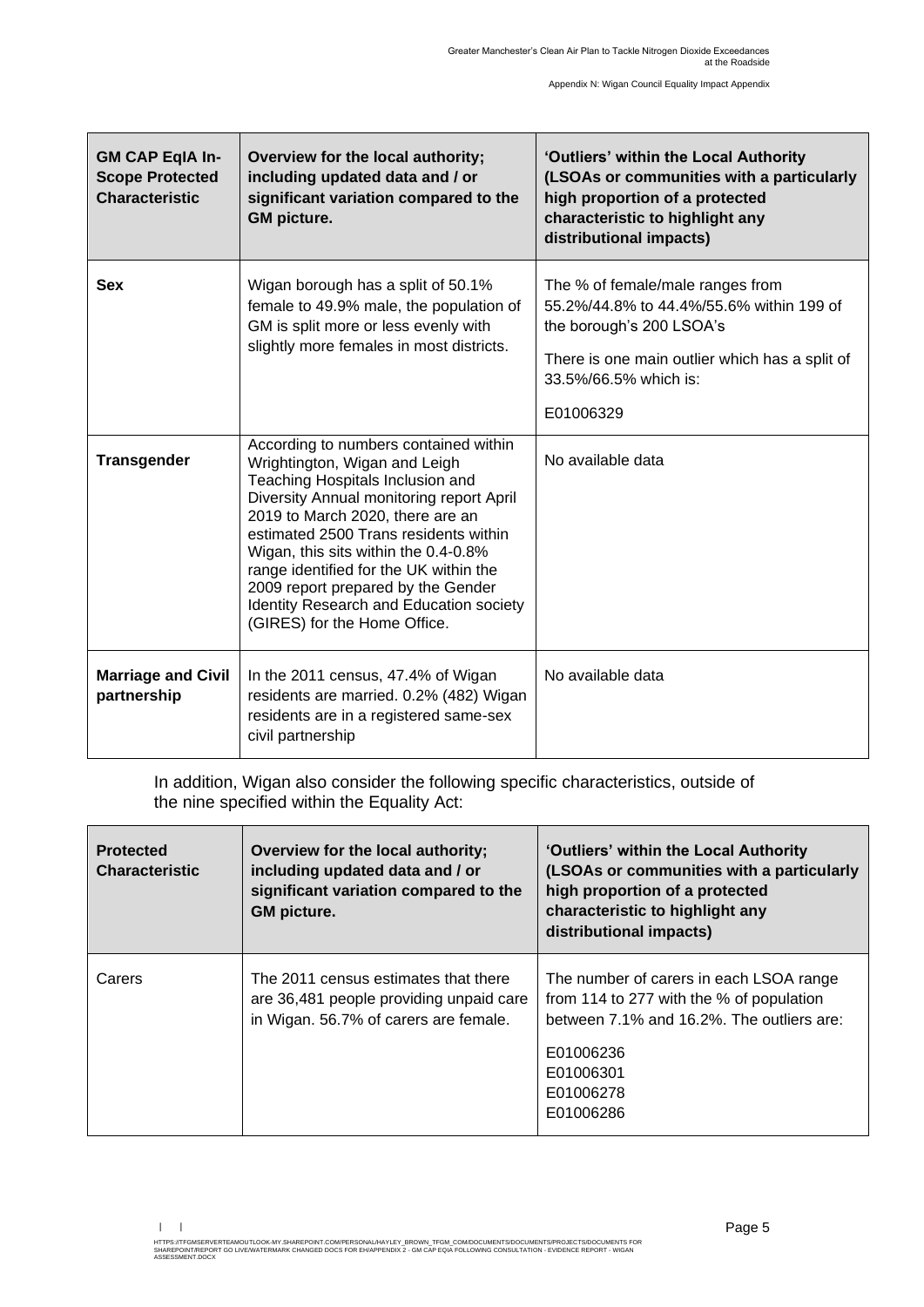| <b>Protected</b><br><b>Characteristic</b> | Overview for the local authority;<br>including updated data and / or<br>significant variation compared to the<br><b>GM picture.</b>                                                                                                                | 'Outliers' within the Local Authority<br>(LSOAs or communities with a particularly<br>high proportion of a protected<br>characteristic to highlight any<br>distributional impacts)                                                                |
|-------------------------------------------|----------------------------------------------------------------------------------------------------------------------------------------------------------------------------------------------------------------------------------------------------|---------------------------------------------------------------------------------------------------------------------------------------------------------------------------------------------------------------------------------------------------|
| Armed forces<br>personnel                 | Wigan Borough has a large population<br>of Armed Service Leavers. 22,000 men<br>and women have returned to the<br>borough after service. This is a large<br>population in comparison to other areas<br>of Lancashire and GM outside of<br>Preston. | At present the data can be broken down to<br>lower than the borough level so it is not<br>possible to provide outliers                                                                                                                            |
| Socioeconomic<br>disadvantage             | Wigan is ranked 85th out of 326 Local<br>Authorities for deprivation (1 is most<br>deprived)                                                                                                                                                       | According to the English indices of<br>deprivation 2019, of the 200 Lower Super<br>Output Areas (LSOAs) in the Borough 57 are<br>in the 20% most deprived LSOAs in England.<br>28.6% (91,773) of the Borough's population<br>live in these areas. |

#### **2.1.3 Socio-Economic Characteristics**

Under the Equality Act, socio-economic characteristic is not a Protected Characteristic. As a result, the GM EqIA for CAP does not consider the impacts on the scheme on difference socio-economic groups. A Distributional Impact Assessment (DIA) has been undertaken for the programme which does consider these impacts. In Wigan socio-economic disadvantage has been formally adopted as a protected characteristic (in 2019).

Areas of existing high pollution often correlate with lower income communities and therefore any improvements in air quality would disproportionately benefit these communities. Economically disadvantaged groups are more likely to include young people, unemployed, long-term sick and people from Black, Asian and Minority Ethnic backgrounds.

## <span id="page-7-0"></span>**2.2 Equality impacts review**

The following table summarises the equality impact assessment for the scoped-in characteristics for Wigan in relation to the GM assessment described in the full **GM CAP EqIA**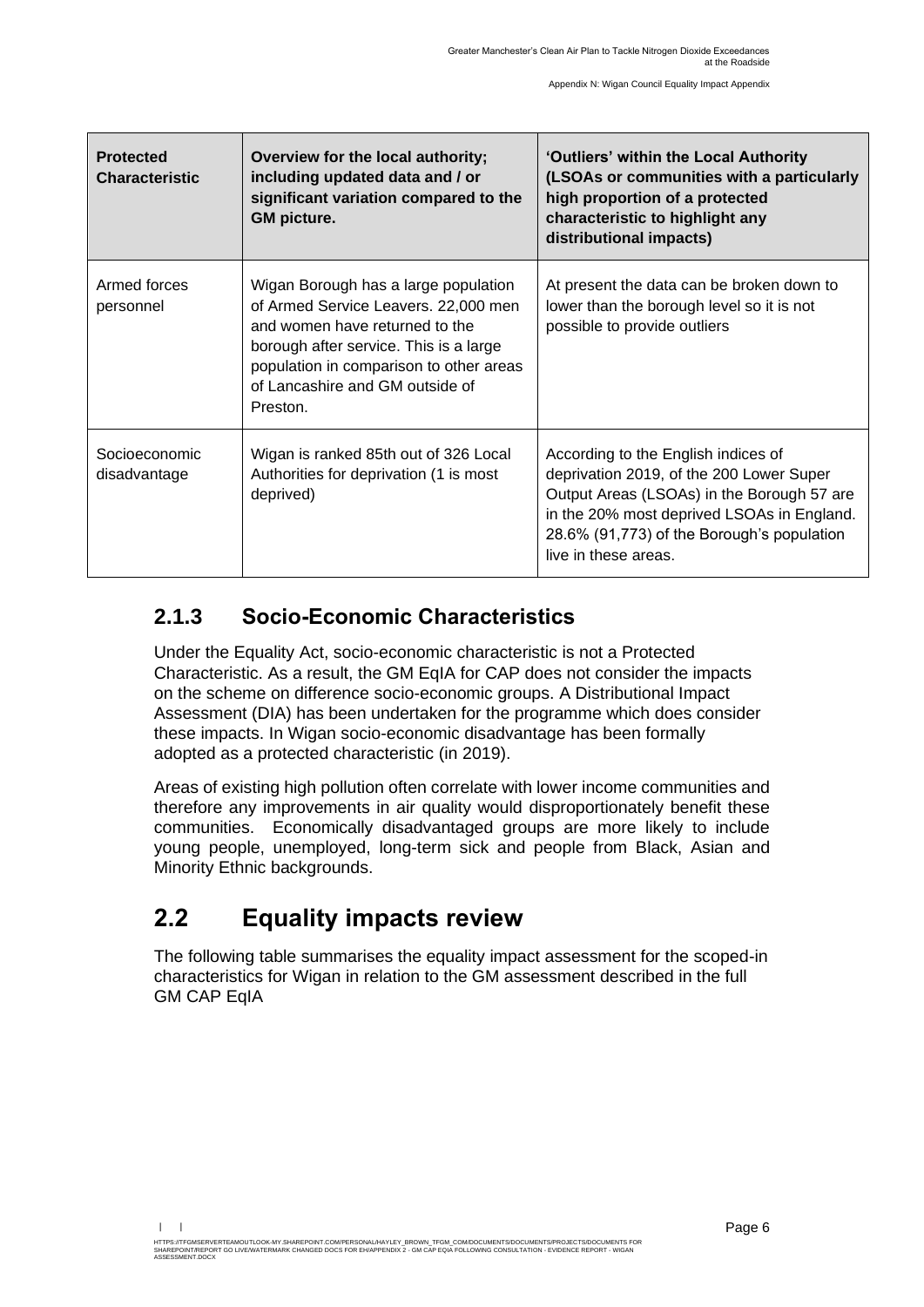Appendix N: Wigan Council Equality Impact Appendix

| characteristic<br>Protected | Assessment topic    | Impact<br>$(+/-)$ | <b>Magnitude of impact post</b><br>mitigation (extent of<br>population exposure to<br>impact) |       | Differential/<br><b>Disproportionate</b> | Reason for difference in impact from GM assessment                                                                                                                                                                                                                                                                                                                                                                                                                                                                                                                                                                                                       |
|-----------------------------|---------------------|-------------------|-----------------------------------------------------------------------------------------------|-------|------------------------------------------|----------------------------------------------------------------------------------------------------------------------------------------------------------------------------------------------------------------------------------------------------------------------------------------------------------------------------------------------------------------------------------------------------------------------------------------------------------------------------------------------------------------------------------------------------------------------------------------------------------------------------------------------------------|
|                             |                     |                   | <b>GM</b>                                                                                     | Wigan |                                          |                                                                                                                                                                                                                                                                                                                                                                                                                                                                                                                                                                                                                                                          |
| Age                         | Air quality         | $\pm$             | High                                                                                          | High  | <b>Differential</b>                      | Groups that are more vulnerable to air quality are older people<br>and children. The CAZ will improve air quality, and this will have<br>a beneficial impact on those groups to improve health outcomes.<br>There is a very similar age distribution across the populations of<br>Wigan and GM, therefore the impacts on this group are similar.                                                                                                                                                                                                                                                                                                         |
|                             | Accessibility       |                   | Low                                                                                           | Low   | <b>Disproportionate</b>                  | There is a risk that the CAZ may reduce service frequency or<br>cost of public transport. Older people and young people (under<br>16), students (24 and under) who have concessionary cards are<br>more affected. Wigan has a similar age population as GM and<br>therefore impacts are broadly similar.                                                                                                                                                                                                                                                                                                                                                 |
|                             | Active<br>transport | Ŧ                 | Low                                                                                           | Low   | Disproportionate                         | Younger and older age groups are more likely not to have a car,<br>they would benefit from policies that promote alternative travel<br>options. Sustainable transport options are not included within<br>the GM CAP, however it is a key part of the GM Transport<br>Strategy 2040. The impacts within Wigan are similar to the GM<br>picture.                                                                                                                                                                                                                                                                                                           |
|                             | Affordability       |                   | Low                                                                                           | Low   | <b>Disproportionate</b>                  | The GM CAP will potentially increase the cost of travelling by<br>bus, taxi and PHV as operators may pass the cost of<br>compliance onto passengers. Numbers of taxis/PHVs may<br>decline which will increase market demand and lead to higher<br>prices, this will disproportionately affect younger and older<br>groups. Of the persons in Wigan responding to the consultation,<br>the majority of those that owned, leased or drove a LGV or HGV<br>were between 25 and 64, therefore working aged persons are<br>disproportionately affected by the charges being introduced by<br>the CAP. The age distribution within Wigan is broadly similar to |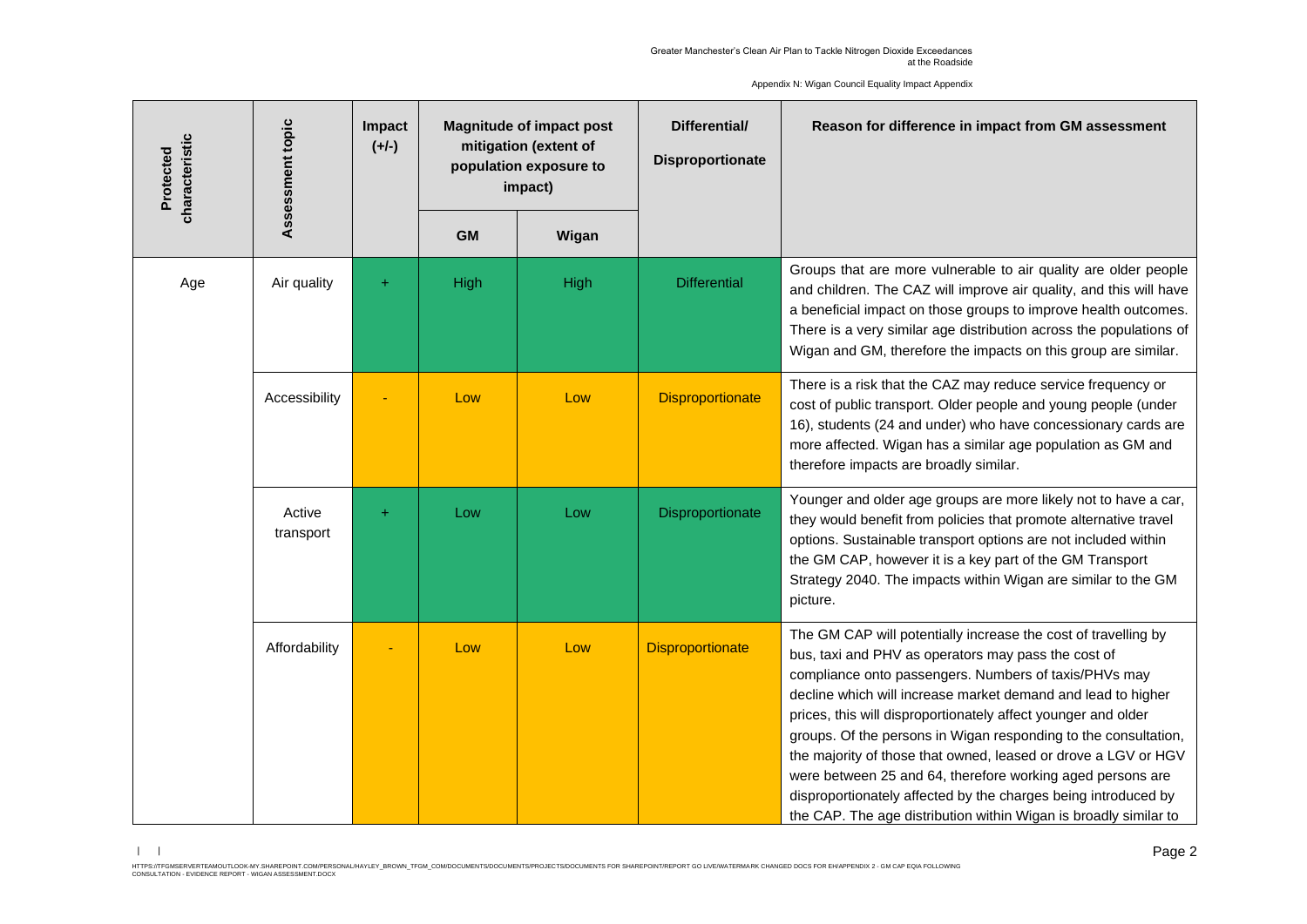Appendix N: Wigan Council Equality Impact Appendix

|  | characteristic<br>Protected | Assessment topic | Impact<br>$(+/-)$ | <b>Magnitude of impact post</b><br>mitigation (extent of<br>population exposure to<br>impact) |       | Differential/<br>Disproportionate | Reason for difference in impact from GM assessment                                                                                                                                                                                                                                                                                                                                                                                                                                            |
|--|-----------------------------|------------------|-------------------|-----------------------------------------------------------------------------------------------|-------|-----------------------------------|-----------------------------------------------------------------------------------------------------------------------------------------------------------------------------------------------------------------------------------------------------------------------------------------------------------------------------------------------------------------------------------------------------------------------------------------------------------------------------------------------|
|  |                             |                  |                   | <b>GM</b>                                                                                     | Wigan |                                   |                                                                                                                                                                                                                                                                                                                                                                                                                                                                                               |
|  |                             |                  |                   |                                                                                               |       |                                   | GM and therefore there is no expected difference in the impact<br>on this group within Wigan.                                                                                                                                                                                                                                                                                                                                                                                                 |
|  | Disability <sup>2</sup>     | Air quality      | ÷                 | High                                                                                          | High  | <b>Differential</b>               | Those persons with a disability or long-term illness are<br>disproportionately affected by poor air quality, therefore any<br>perceived improvements in air quality will result in improved<br>health outcomes and therefore has a beneficial differential<br>impact on this group. Wigan have a slightly higher percentage of<br>people limited by disability (11% according to the 2011 census,<br>compared with 9.8% of the GM population) and therefore<br>remains high positive impacts. |
|  |                             | Accessibility    |                   | Low                                                                                           | Low   | <b>Disproportionate</b>           | People limited by disability will be disproportionately affected by<br>the accessibility of transport, such as minibuses, coaches,<br>buses, PHVs and taxis. The charges may reduce the volume of<br>the services provided. The impacts upon this group may be<br>slightly higher than the GM assessment due to the higher<br>proportion of people limited by disability compared to the overall<br>GM figure.                                                                                |
|  |                             | Affordability    |                   | Low                                                                                           | Low   | <b>Disproportionate</b>           | There is the potential for the costs of compliance to be passed<br>onto passengers and possible reduction in supply may also<br>leading to increased costs. There is a correlation between<br>disability and socioeconomic disadvantage as a proportion of<br>disabled persons are not able to work and receive means-tested<br>benefits. People in Wigan limited by disability, who rely on<br>vehicles affected by the GM CAP, will see a disproportionate                                  |

<sup>&</sup>lt;sup>2</sup> Disability covers a wide range of physical and mental impairment. Where the impact would differ dependent on disability this is flagged in the narrative.

HTTPS://TEGMSERVERTEAMOUTLOCK-MY.SHAREPOINT.COMPERSONAL/HAYLEY\_BROWN\_TFGM\_COMDOCUMENTS/DOCUMENTS/PROJECTS/DOCUMENTS FOR SHAREPOINT/REPORT GO LIVE/WATERMARK CHANGED DOCS FOR EH/APPENDIX 2 - GM CAP EQIA FOLLOWING<br>CONSULTATIO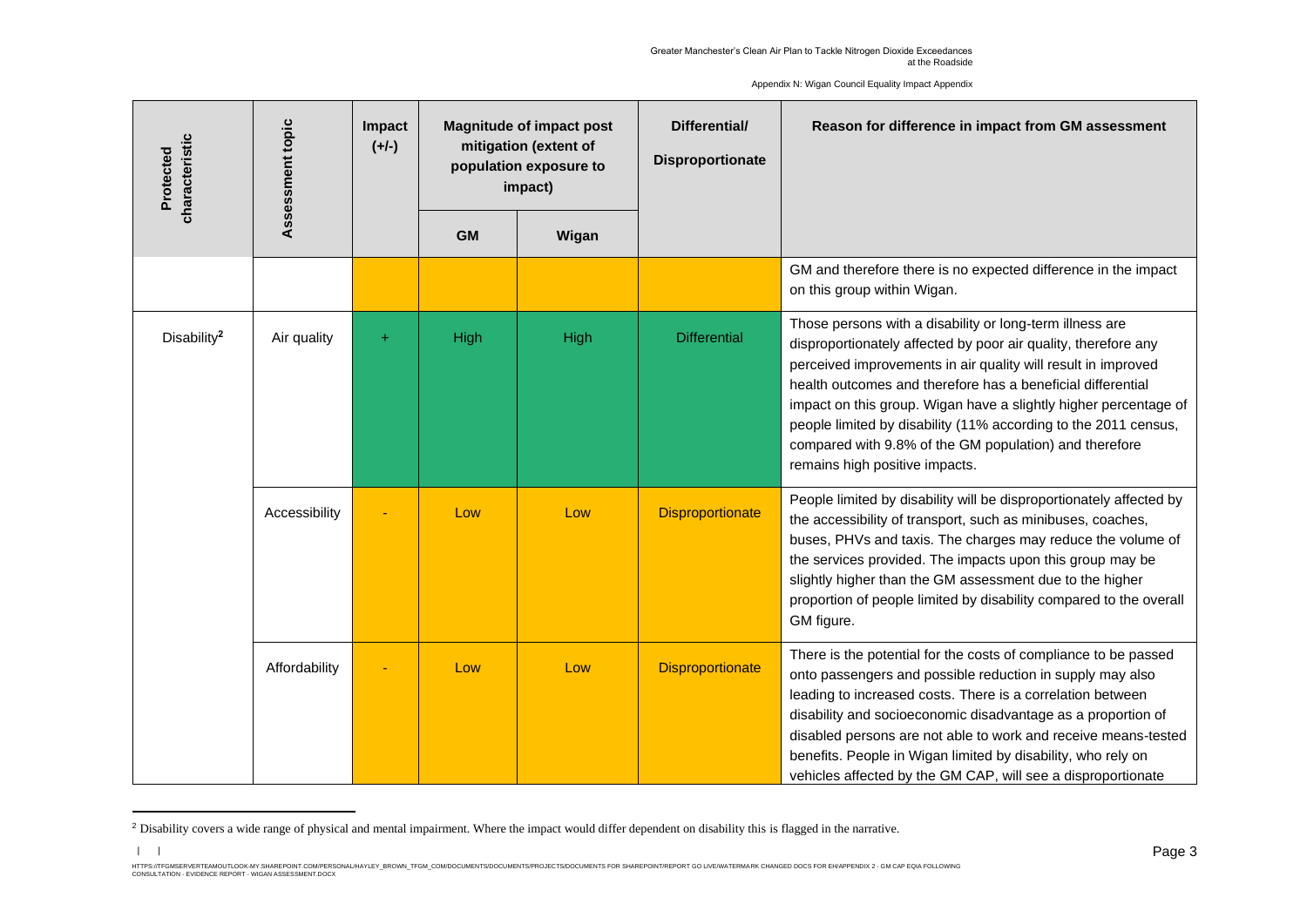Assessment topic **Impact Magnitude of impact post Differential/ Reason for difference in impact from GM assessment Assessment topic** characteristic **characteristic mitigation (extent of (+/-) Protected Disproportionate population exposure to impact) GM Wigan** negative impact, again, this would be slightly higher than the GM assessment. Those disabled residents who have been granted mobility vehicles will not be affected Women in pregnancy and maternity are more likely to be Pregnancy and Air quality  $+$  High High High Differential adversely affected by air pollution, therefore any improvements maternity in air quality will have a differential beneficial effect. Overall Wigan had a slightly lower birth rate than the GM average, so the net benefit is thought to be the same or slightly greater within Wigan. Accessibility | No impact Parents on reduced income due to maternity may experience Affordability **No** equality impact affordability issues if the cost of public transport increases due to the CAZ. Wigan has a lower percentage of black, Asian and minority Race<sup>3</sup> Air quality + High High High Bisproportionate ethnic than GM. People of Black, Asian and Minority Ethnic background are more likely to live in areas with existing poor air quality. They are disproportionately more likely to experience positive benefits from improved air quality. Persons from a black, Asian and minority ethnic background are Accessibility **EXACCESS** 1 Low Low Disproportionate more likely to rely on public transport and are therefore disproportionately affected. The magnitude of impact on black,

Appendix N: Wigan Council Equality Impact Appendix

<sup>&</sup>lt;sup>3</sup> Race covers all races identified within the ONS dataset. Where the impact would differ for different races, this is identified in the narrative.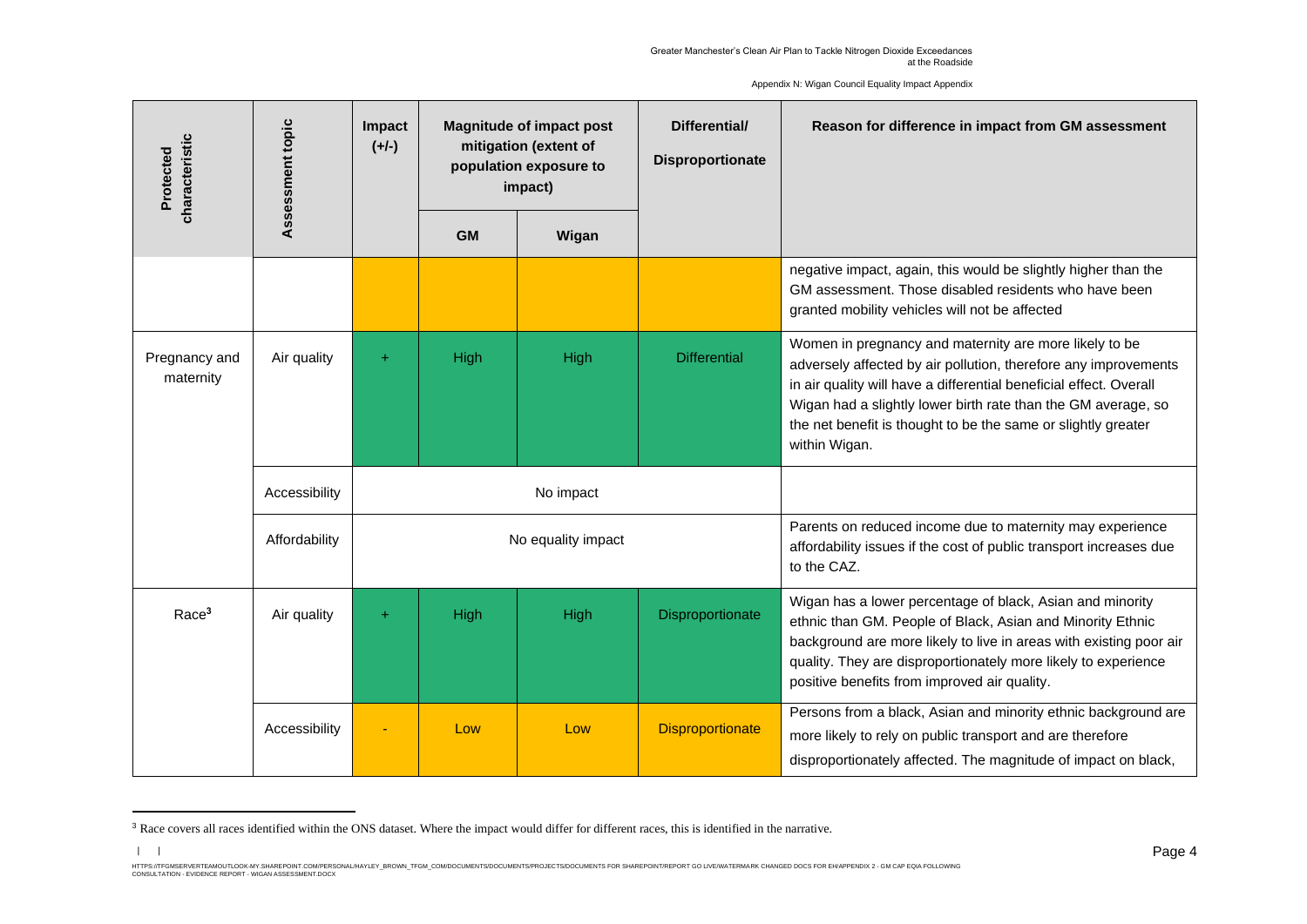Assessment topic **Impact Magnitude of impact post Differential/ Reason for difference in impact from GM assessment Assessment topic** characteristic **characteristic mitigation (extent of (+/-) Protected Disproportionate population exposure to impact) GM Wigan** Asian and minority ethnic groups is judged to be similar to GM, with the exception of 3 outliers where the percentage of black. Asian and ethnic minorities significantly differ from the average. Affordability - Low Low Disproportionate People from black and minority ethnic community backgrounds are more reliant on public transport therefore increased costs would disproportionately affect this group. Using data from the CAP consultation from the CAP consultation, approximately 25% of PHV drivers and 6% of Hackney drivers that responded in Wigan are from black, Asian and minority ethnic community backgrounds. Any increases in business costs due to the CAZ are likely to disproportionately impact this group. Religion**<sup>4</sup> Air quality No equality impact Accessibility No equality impact Affordability** - Low Low Disproportionate There is evidence to suggest that a significant proportion of taxi and PHV drivers are from minority faiths and would therefore experience disproportionate adverse impacts.

Appendix N: Wigan Council Equality Impact Appendix

<sup>&</sup>lt;sup>4</sup> religion covers all religions identified within the ONS dataset. Where the impact would differ for different religions, this is identified in the narrative.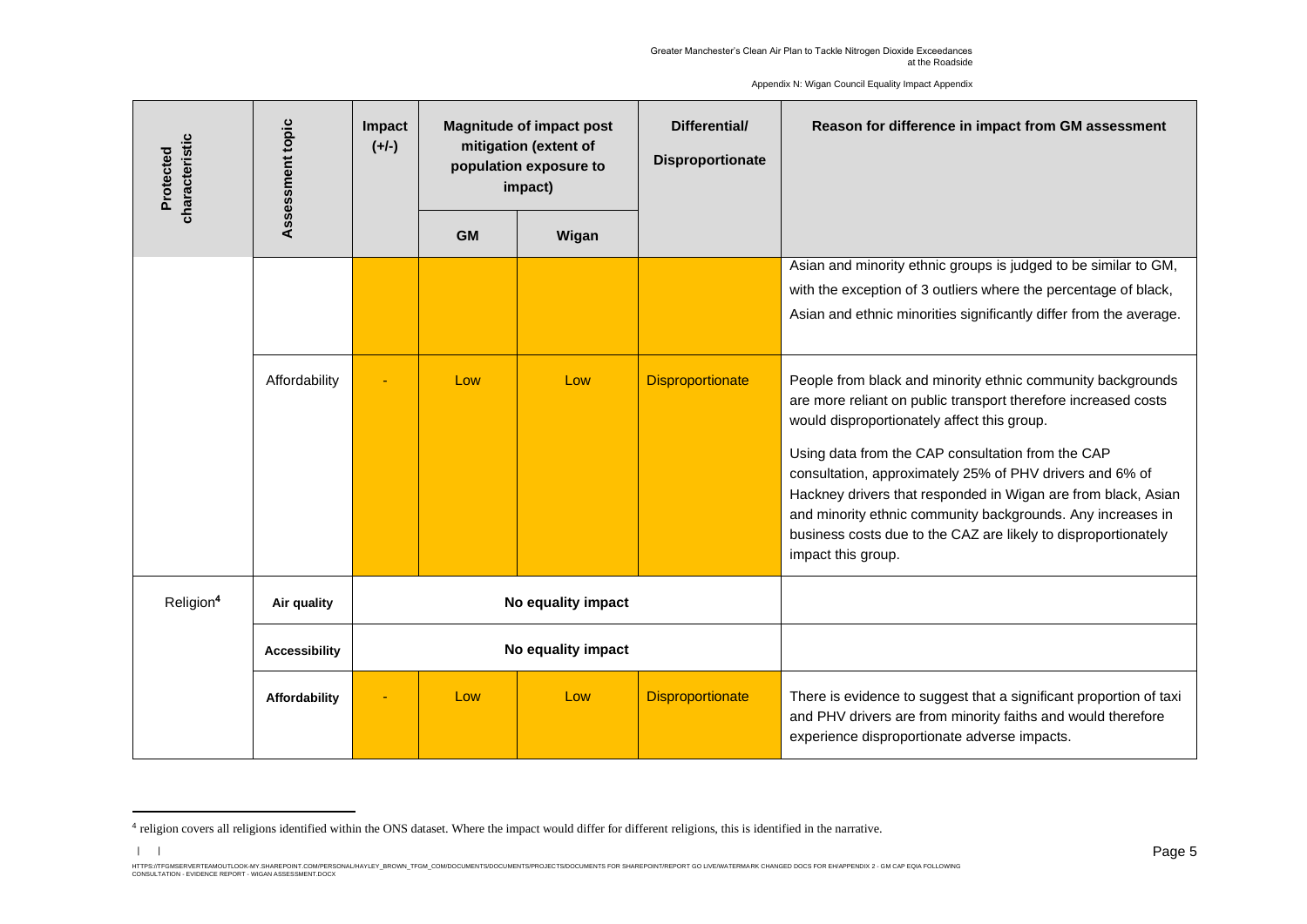Assessment topic **Impact Magnitude of impact post Differential/ Reason for difference in impact from GM assessment Assessment topic** characteristic **characteristic (+/-) mitigation (extent of Protected Disproportionate population exposure to impact) GM Wigan** Sex | Air quality | No equality impact Accessibility **No** equality impact Affordability **- Medium Medium Medium Disproportionate** Taxi drivers, PHV drivers and bus drivers are over 90% more likely to be male than female. The majority of people who responded to the questionnaire to say they drove a LGV or HGV were predominantly male. Any business costs are therefore likely to be disproportionately experienced by men. The magnitude of impact is judged to be the same as the GM assessment. Gender Air quality  $\blacksquare$  No equality impact  $\blacksquare$  Persons with gender reassignment or gender identity issues Reassignment may face greater chances of experiencing hate crime. These group may therefore be more likely to take public transport or Accessibility - Low Low Low Disproportionate taxi/PHV, and therefore changes in services or affordability will disproportionately affect this group. Affordability - Low Low Low Disproportionate No known specific issues for Wigan residents beyond the GM assessment findings Carers | Air Quality | No equality impact Accessibility - Low Low Disproportionate Carers are more likely to be accompanying a disabled person and rely on taxis or PHVs. Any decrease in volume of service

Appendix N: Wigan Council Equality Impact Appendix

<sup>| |</sup>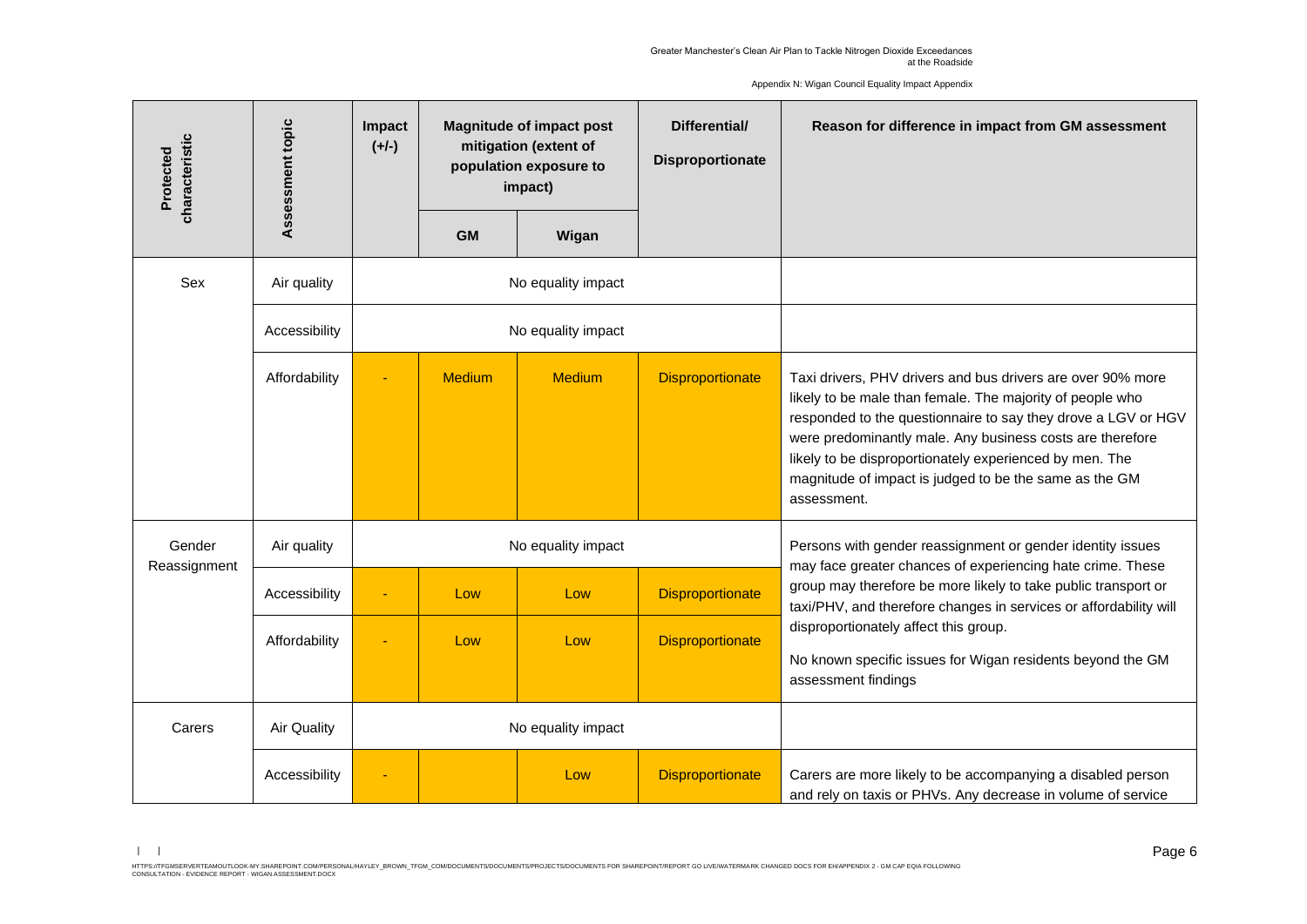Assessment topic **Impact Magnitude of impact post Differential/ Reason for difference in impact from GM assessment Assessment topic** characteristic **characteristic mitigation (extent of (+/-) Protected Disproportionate population exposure to impact) GM Wigan** due to the increased costs of the CAZ would disproportionately affect this group. Affordability **1** - **Low Low Disproportionate** Carers may be more likely to be in lower income roles or be receiving benefits, due to their caring commitments, and therefore are maybe more reliant on taxis and public transport so they may be disproportionately affected by any increases in the cost of taxis/PHVs and public transport. Armed forces Air Quality + Medium Bisproportionate The highest percentages of veterans are over 65 years of age personnel and are male. A quarter of all aged over 75 are classed as veterans. This percentage of the population may be more likely to have a disability or experience ill health, therefore any benefits to air quality will positively impact this group. Accessibility - | Low Low Disproportionate According to conclusions drawn from the 2011 census, over half of all veterans in Wigan Borough are over 65 and are entitled to free public transport. Any impacts in services would disproportionately affect this group. Affordability **- Cow** Low Disproportionate Due to the characteristics of this group, veterans are more likely to be elderly or experience disability and utilise PHVs/Taxis as a means of transport. Any increase in cost due to the cost of compliance with the CAZ being passed on, would disproportionately negatively impact veterans.

Appendix N: Wigan Council Equality Impact Appendix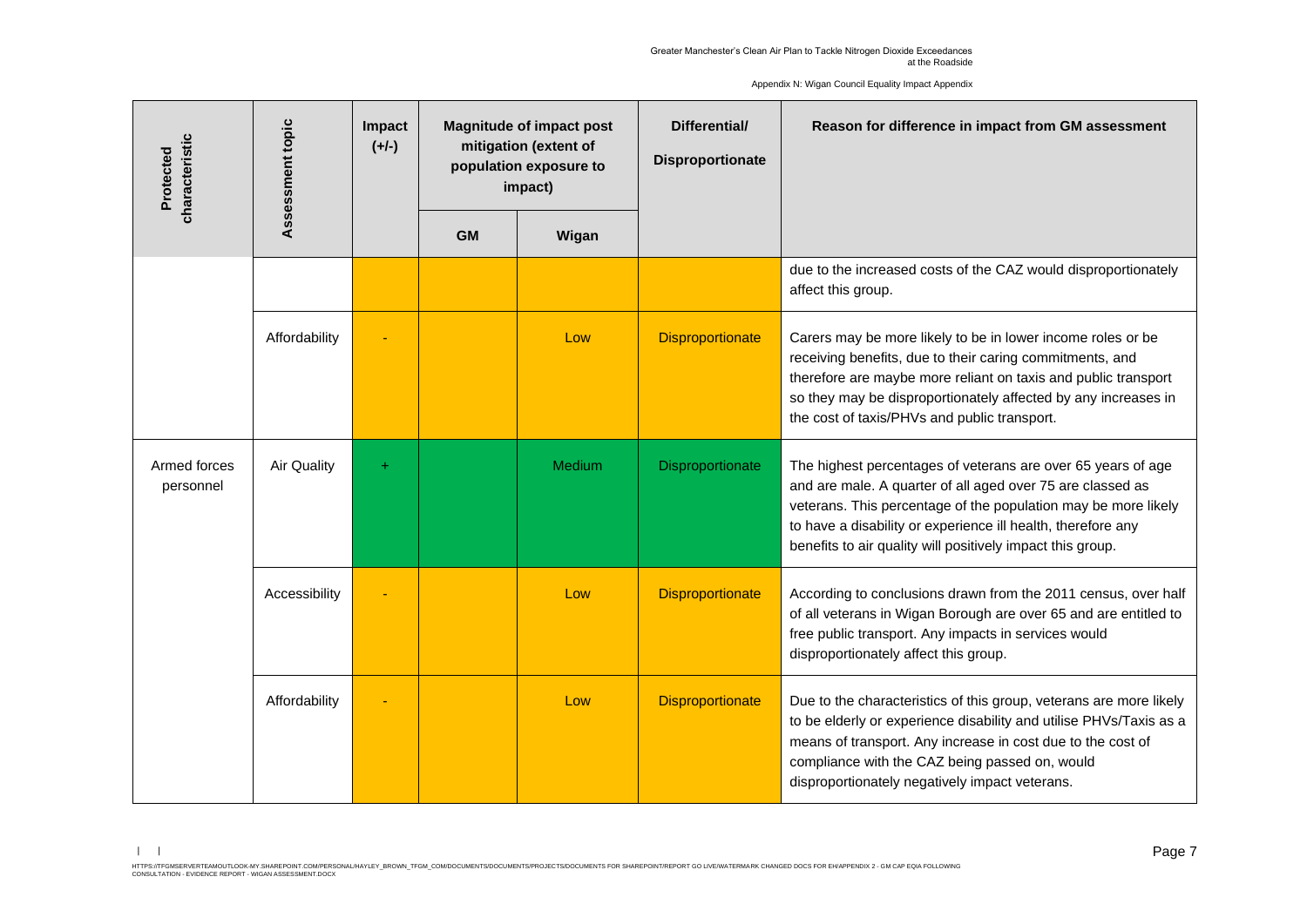Assessment topic **Impact Magnitude of impact post Differential/ Reason for difference in impact from GM assessment Assessment topic** characteristic **characteristic mitigation (extent of (+/-) Protected Disproportionate population exposure to impact) GM Wigan** Socioeconomic Air Quality | + | Not High Disproportionate Those persons who are from lower socioeconomic backgrounds characteristics assessed for are more likely to live in areas with poor air quality and are therefore disproportionately affected by poor air quality. Any GM perceived improvements in air quality will result in improved health outcomes and will have beneficial differential impact on this group. Accessibility - Not Low Disproportionate Persons from a lower socioeconomic background are more assessed for likely to rely on public transport and taxis/PHVs. Any decrease GM in service would be likely to adversely impact this group. Medium Differential Any price rises from public transport or PHV/Taxi compliance Affordability **Fig.** - Not assessed for that increase fares will differentially impact those persons from GM lower socioeconomic backgrounds. Sexual Accessibility - Low Low Low Differential Persons of certain sexual orientations have greater chances of orientation experiencing hate crime and therefore for safety reasons may be more likely to take public transport or a taxi/PHV rather than walking. Therefore, any changes in accessibility or affordability would disproportionately impact this group. There is no comparison data for this protected characteristic. Marriage & civil No equality *This PC was scoped out of this assessment.*partnership impact

Appendix N: Wigan Council Equality Impact Appendix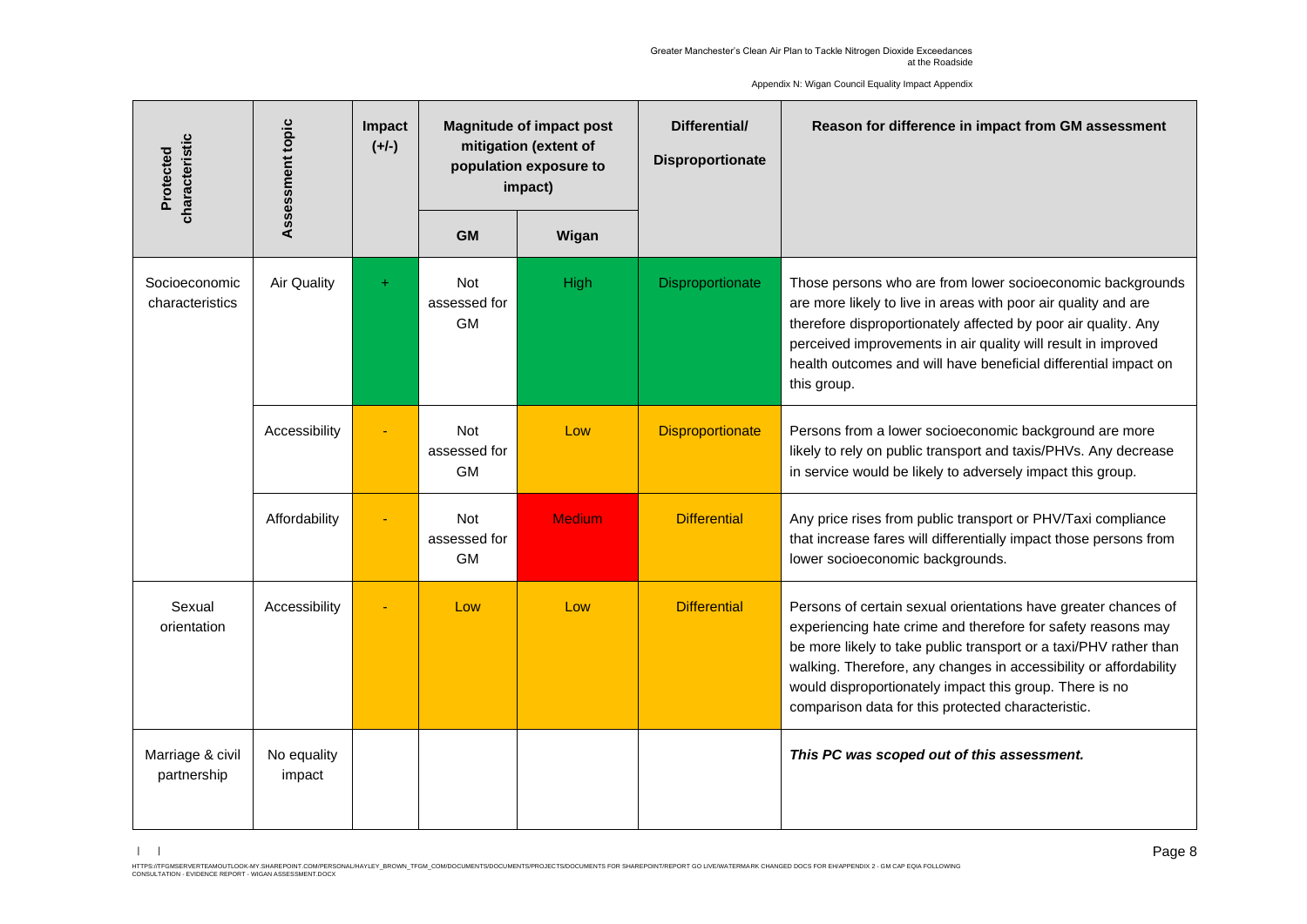## <span id="page-15-0"></span>**2.3 'Hot-spots' in your Local Authority**

#### **2.3.1 Geographical 'hot-spots' in Wigan**

No geographical 'hot-spots' have been identified where particular equality impacts are evident.

#### **2.3.2 Protected characteristic 'hot-spots' in Wigan**

There are some outliers where the age characteristic of the population is markedly different from the average. Wigan also have a higher percentage of people limited by disability than the general GM population, specifically in LSOA outliers. The affordability and accessibility of taxis and buses needs to be closely monitored to ensure these outliers are not disproportionately impacted by changes to services.

Wigan has a number of outliers, where the population of black, Asian and minority ethnic groups are higher than the GM average. In those outliers which have a higher percentage of black, Asian and ethnic minority communities the impacts on accessibility and affordability will be greater.



There is one main outlier, LSOA E01006329, where the population made up of significantly more males than females. In terms of the impact on affordability it has been identified that males will be impacted more by the changes, due to their occupations as taxi, PHV, HGV and LGV drivers, therefore the cost of compliance will be disproportionately experienced by this group.

|ISSUE v1 |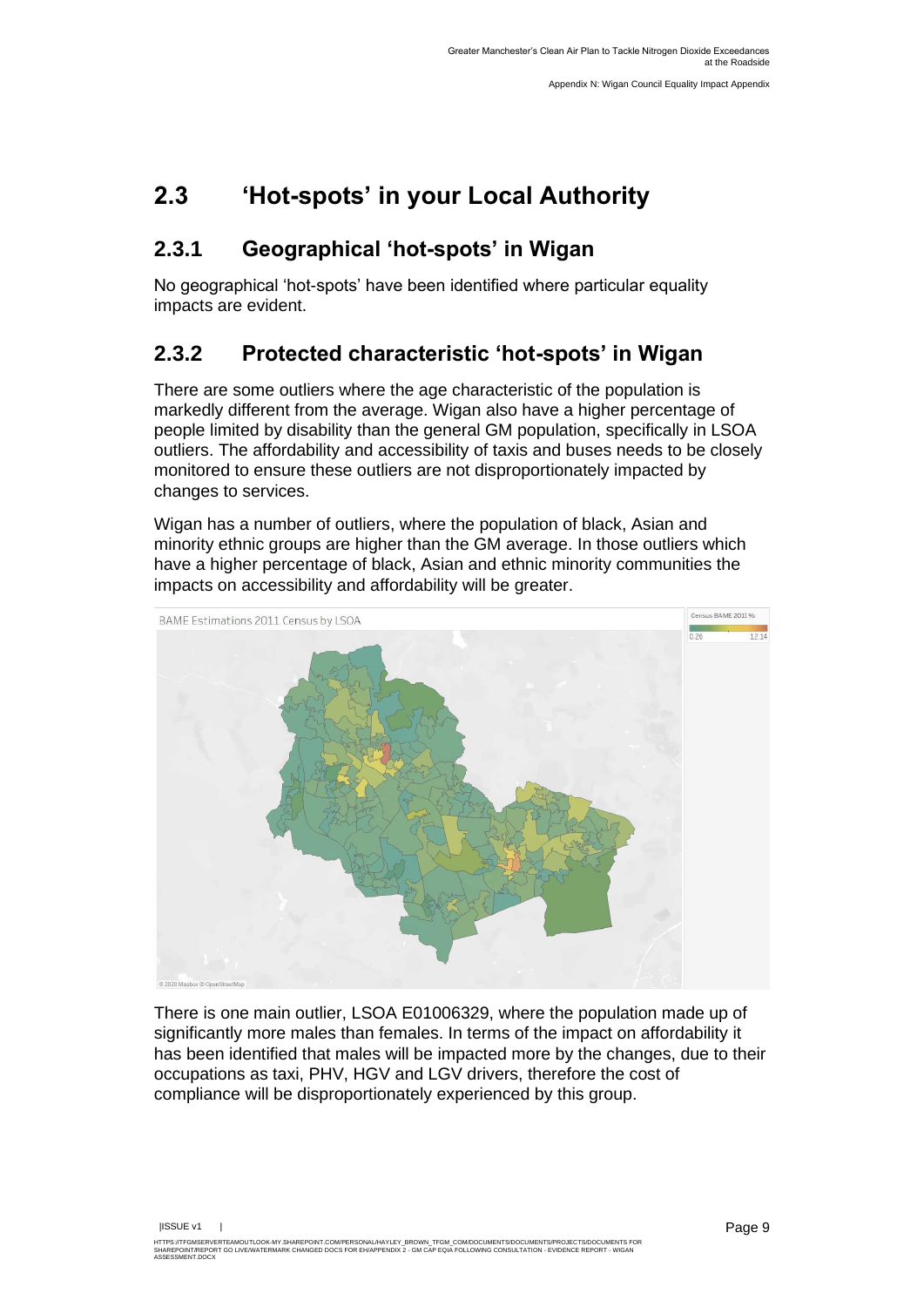## <span id="page-16-0"></span>**2.4 Actions to be taken by Wigan Council**

#### **2.4.1 Mitigate any potential equality impacts identified.**

The impacts identified within the EqIA are similar in nature to the wider GM picture, except for slightly higher impacts on persons with a disability due to the higher number of people with a disability residing in Wigan.

People limited by disability will be disproportionately affected by any changes to the accessibility of transport, for example, buses, private hire vehicles, taxis and minibuses. The number affected in Wigan will be slightly greater than the overall proportion of people limited by disability in GM.

The 'sunset exemption' from charges of coaches and buses not on a registered route reflects the nature of the vehicles and the companies that run them and the impact on accessibility for vulnerable groups, often with protected characteristics, if provision of service is affected. This and the permanent exemption of Disabled Passenger and Disabled Tax Class vehicles along with Community minibuses, and temporary sunset exemptions of Wheelchair Accessible Taxis and PHVs will mitigate some of the impacts in relation to disabilities requiring wheelchairs, there are other disabilities which do not require wheelchair accessibility, and which would continue to be affected by any reduction in availability.

The Clean Taxi Fund and vehicle finance contributions available to the trade as well as 'try before you buy' initiatives. Close links with the taxi trade will ensure that the extent of the grants and finance will be effectively communicated to try and ensure the numbers of vehicles are not affected.

The Clean Bus Fund will be made available to partially meet the cost to retrofit buses to ensure they are compliant with the CAZ. Funding is also available through the Clean Commercial Vehicle Fund to support minibuses, coaches, HGVs and vans.

#### **2.4.2 Monitor any potential equality impacts identified.**

The number of taxis and PHVs and/or overall hours worked should be monitored to identify if there is a fall in the number of available taxis.

Links should be made with taxi companies and local groups that represent people limited by disability to determine if issues have arisen with accessibility due to measures introduced by the CAZ.

Through contacts with TfGM, bus patronage should be monitored to determine any positive or negative impacts. This will need to be carefully assessed on previous years, due to the impact that Covid-19 had on public transport usage.

The engagement made with logistics sectors should be continued to monitor uptake of grant funds and the impacts on HGV/LGV fleet, especially those small businesses and self-employed drivers.

We will engage with the Council for Voluntary Service and the wider Voluntary Community and Social Enterprise (VCSE) sector who support disabled residents,

|ISSUE v1 |